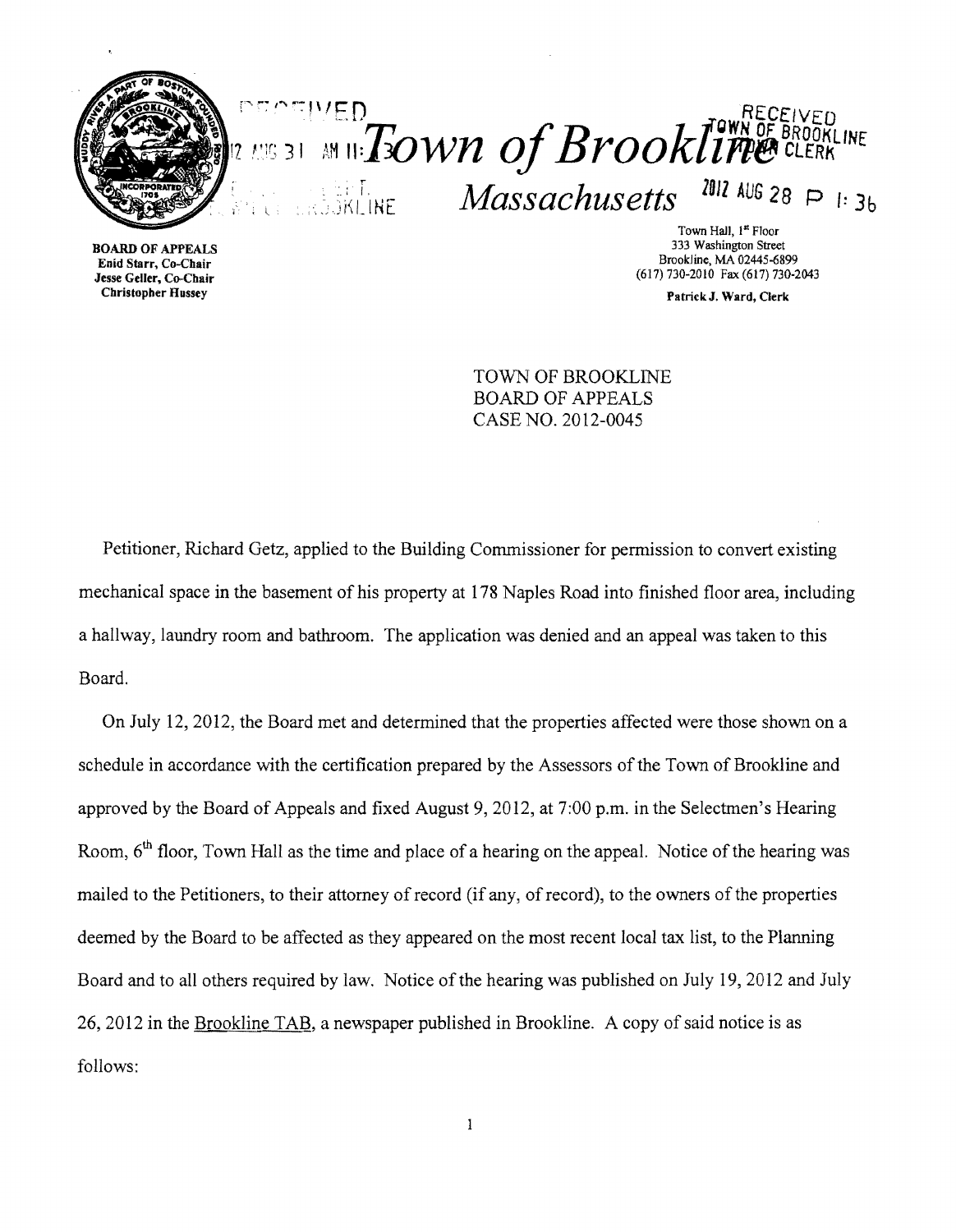#### NOTICE OF HEARING

Pursuant to M.G.L. C. 39, sections 23A & 23B, the Board of Appeals will conduct a public hearing to discuss the following case:

Petitioner: RICHARD E. GETZ Owner: RICHARD E. GETZ Location of Premises: 178 NAPLES RD Date of Hearing: August 9, 2012 Time of Hearing: 7:00 p.m. Place of Hearing: Selectmen's Hearing Room, 6<sup>th</sup> flr.

A public hearing will be held for a variance and/or special permit from:

## 5.22; Exceptions to Maximum Floor Area Ration (FAR) for Residential Units, variance required. 8.02.2; Alteration or Extension, special permit required.

Ofthe Zoning By-Law to construct a hallway, laundry room and bathroom in the basement

## at 178 NAPLES RD

Said Premise located in a T-5 (Two-Family and Attached Single-Family) residential district.

*Hearings, once opened, may be continued by the Chair to a date and time certain. No further notice will be mailed to abutters or advertised in the TAB. Questions regarding whether a hearing has been continued, or the date and time ofany hearing may be directed to the Zoning Administrator at* 617-734-2134 *or check meeting calendar at: http://calendars.town.brookline.ma.usIMasterTownCalandarl? F ormlD= 158.* 

The Town of Brookline does not discriminate on the basis of disability in admission to, access to, or operations of its *programs, services or activities. Individuals who need auxiliary aids for effective communication in programs and services ofthe Town ofBrookline are invited to make their needs known to the ADA Coordinator, Stephen Bressler, Town of Brookline,* 11 *Pierce Street, Brookline, lIlA 02445. Telephone:* (617) *730-2330,' TDD* (617) *730-2327.* 

## Enid Starr Jesse Geller Christopher Hussey

At the time and place specified in the notice, a public hearing was held by this Board. Present at

the hearing were the Chairman, Jesse Geller, and Board Members, Christopher Hussey and Lisa

Serafin. The Chairman outlined the order of procedure to be followed related to the presentation and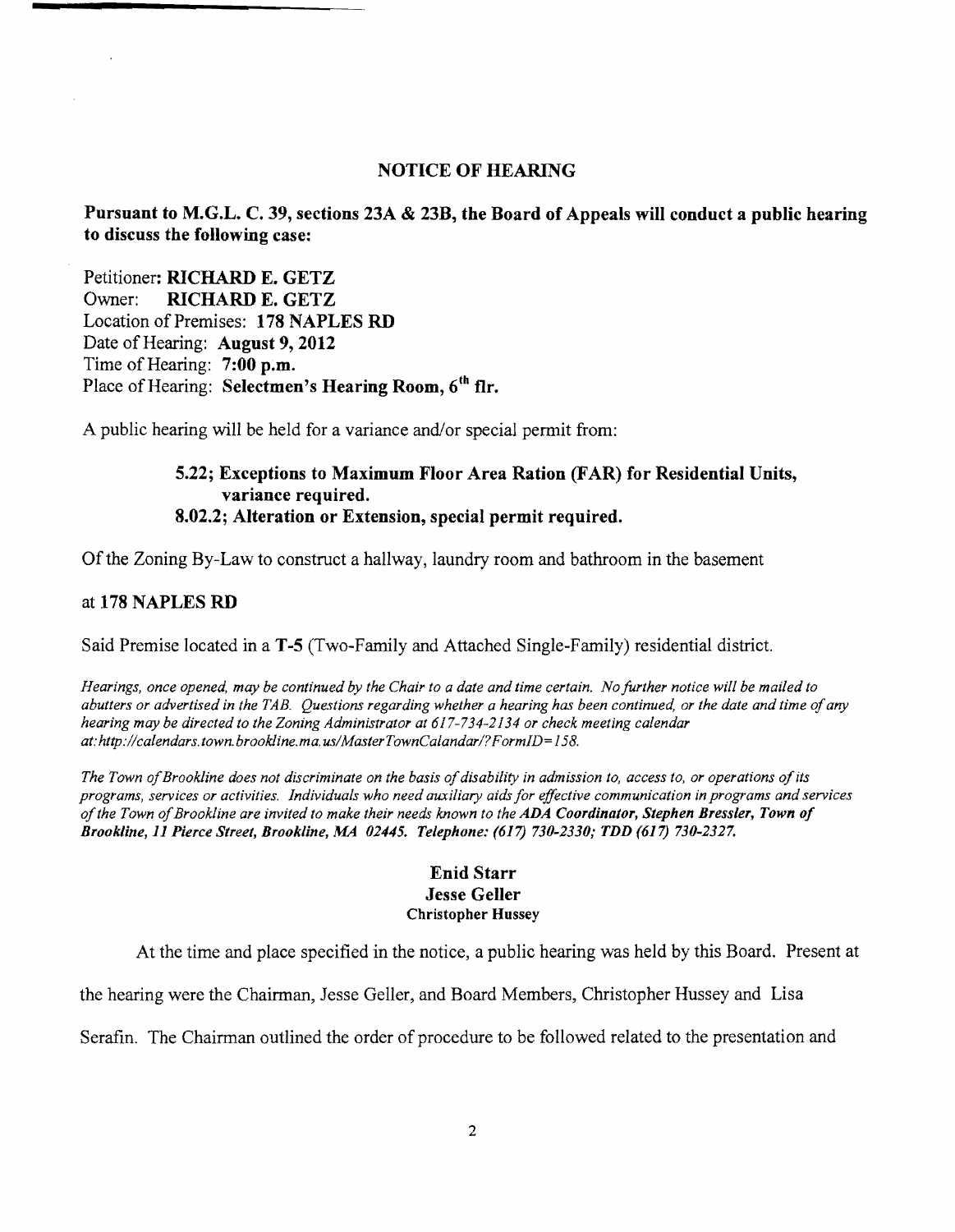Board discussion of the application. Attorney Roger R. Lipson, of 27 Harvard Street, Brookline, MA 02445, representing the petitioners, agreed to waive a reading of the notice.

The petitioner's attorney addressed the Board on behalf of his client, Richard Getz, the owner of 178 Naples Road. Mr. Lipson described 178 Naples Road as a two-family property originally built in 1894 in the Flemish style by David McKay as a single-family house. The property was designed by Rand and Taylor, well-known architects of the period. It is believed that the property was converted into a two-family house around 1940 and is one of five attached row houses built by Mr. McKay and numbered 178-186 Naples Road. He stated that the petitioner is seeking to convert 266 square feet of unfinished space in the basement, which contains approximately 1,500 total square feet and has an existing bedroom which is part of the first floor unit. In June of this year, the Building Department granted a permit to remove an existing spiral staircase which led directly into the bedroom and allowed the owner to construct a new stairwell which leads directly from the interior of the first floor unit into the basement. The proposed plan would allow a hallway to lead directly into the bedroom and allow the installation of a laundry area, closet and bathroom.

Mr. Lipson pointed out that the subject premises was constructed on an extremely narrow lot of 3,125 square feet and sits on almost the entire footprint of the lot except for the front porch and small rear area. He stated that this unusually narrow construction on an extremely narrow lot had created a situation where the property already exceeded the allowable FAR for this T -5 zoning district and which now requires the owner to obtain a variance and special permit in order to develop a small area within a very large basement. Mr. Lipson asserted his belief that the lot and the structure qualify for a variance under M.G.L. c. 40A, Section 10, because of the very narrow shape of the lot, the fact that the property is situated on practically the entire lot and that this combination of a narrow property sitting on a narrow lot creates a substantial hardship preventing the petitioner from making any interior improvements in his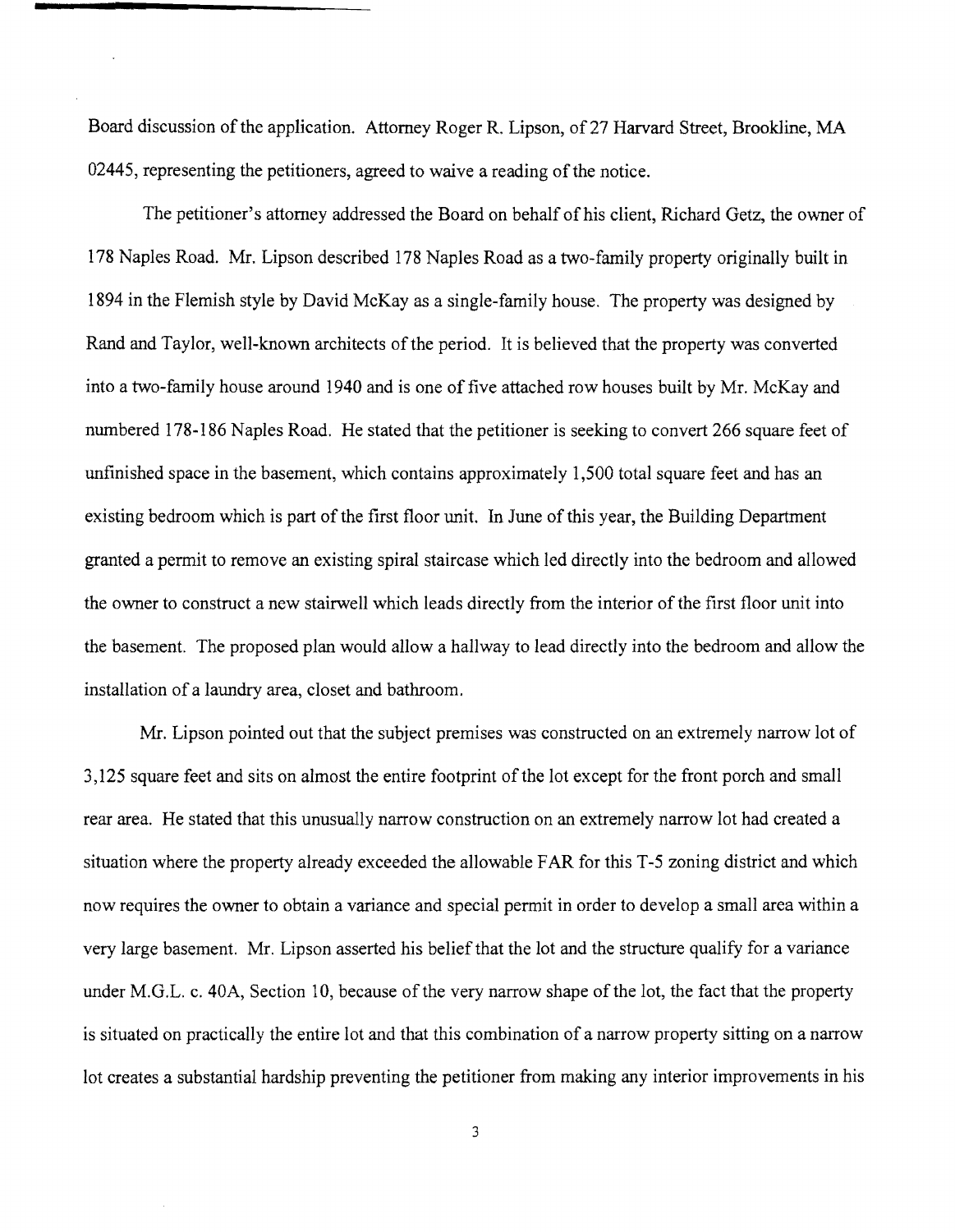property. He further pointed out that the allowance of a variance for the petitioner's proposed plans would not generally affect the zoning district but only the other four

adjoining properties in the same group which share a similar design, narrow lot size and construction. Mr. Lipson concluded his presentation and introduced the owner and petitioner, Richard Getz, and Tagore Hernandez, who drafted the plans for conversion of the basement space.

The Chairman asked the petitioner's attorney to address the hardship. Mr. Lipson said the hardship is that the petitioner is prevented from making modest interior improvements to his property such as improving better interior access to the existing bedroom.

Board member Christopher Hussey inquired as to what appears on the proposed plan as an existing stairway leading into the basement. Mr. Lipson replied that the owner originally had a spiral staircase leading directly into the bedroom but that the recent permit issued in June allowed the owner to close offthat access and to construct a new stairway leading directly from the interior of the first floor into the basement. In response to a question from Mr. Hussey, Mr. Lipson replied that the new stairwell into the basement now provides the only access to the bedroom. Mr. Lipson, in reply to another question from Mr. Hussey, said that the door shown on the plan leads into the bedroom.

In answer to an inquiry from Board member Lisa Serafin, Mr. Lipson stated that the shaded area on the proposed plan corresponded to the additional 266 square feet requested by the petitioner.

The Chairman then asked if anyone else wished to speak in favor of the application.

The petitioner, Richard Getz, stated that he wished to speak in favor of his application. Mr. Getz told the Board that his plan was to finish off the space leading to the bedroom. At present, he said, one goes from finished space, down the stairwell into unfinished space, and back into fmished space, the bedroom.

4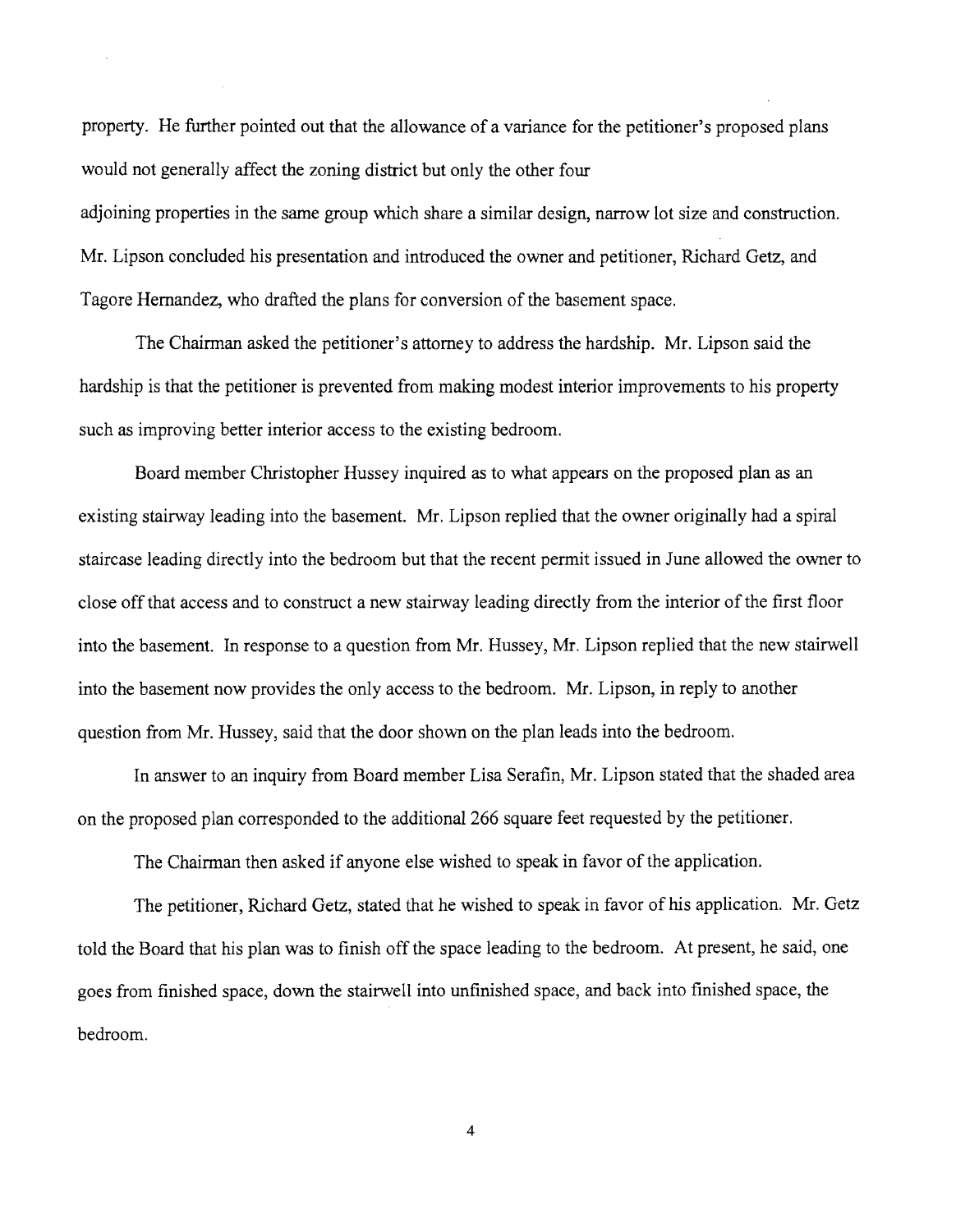Mr. Hussey asked the applicant the origination of the now closed off spiral staircase which led into the bedroom in the basement. Mr. Getz replied that it originated in what was the kitchen area but which has now been converted into a bedroom.

Ms. Serafin wanted to know when the property was converted from a single family home into a

two-family house. Mr. Lipson replied that in discussion with the staff of the Preservation Commission,

he believes it became a two-family around 1940.

The Chairman asked whether anyone in attendance wished to speak in opposition to the

proposal. No one rose to speak in opposition.

Lara Curtis Hayes, Senior Planner, delivered the findings of the Planning Department:

#### FINDINGS

Section 5.22 - Exceptions to Maximum Floor Area Ratio for Residential Units Section 5.20 - Floor Area Ratio

| <b>Floor Area</b>       | <b>Allowed</b> | <b>Existing</b> | Proposed | Finding   |
|-------------------------|----------------|-----------------|----------|-----------|
| <b>Floor Area Ratio</b> |                | . .56           | 1.64     |           |
| (% of allowed)          | 100%           | 156%            | 164%     | Variance* |
| Floor Area (s.f.)       | 3,125          | 4,873           | 5,139    |           |

\* Since this property already exceeds the 150% exception to FAR regulations available under Section 5.22, the proposal requires a variance.

#### Section 8.02.2 – Alteration or Extension

A special permit is required to alter a pre-existing non-conforming structure or use.

#### PLANNING **BOARD** COMMENTS

The Planning Board is not opposed to this proposal. The proposal is minor and does not involve exterior alterations, while it would provide better interior access to the existing bedroom in the basement. The requirement in the Zoning By-law that gross floor area be calculated by counting all area to the exterior face of the wall particularly affects this dwelling, which was built in the late 1800s and, in some areas, has very thick brick walls.

## Therefore, should the Board of Appeals determine the proposal meets the requirements for a variance, the Planning Board recommends approval of the plans by Roome & Guarracino LLC, dated *3/19/2012,* subject to the following conditions:

1. Prior to the issuance of a building permit, the applicant shall submit final floor plans subject to the review and approval of the Assistant Director of Regulatory Planning.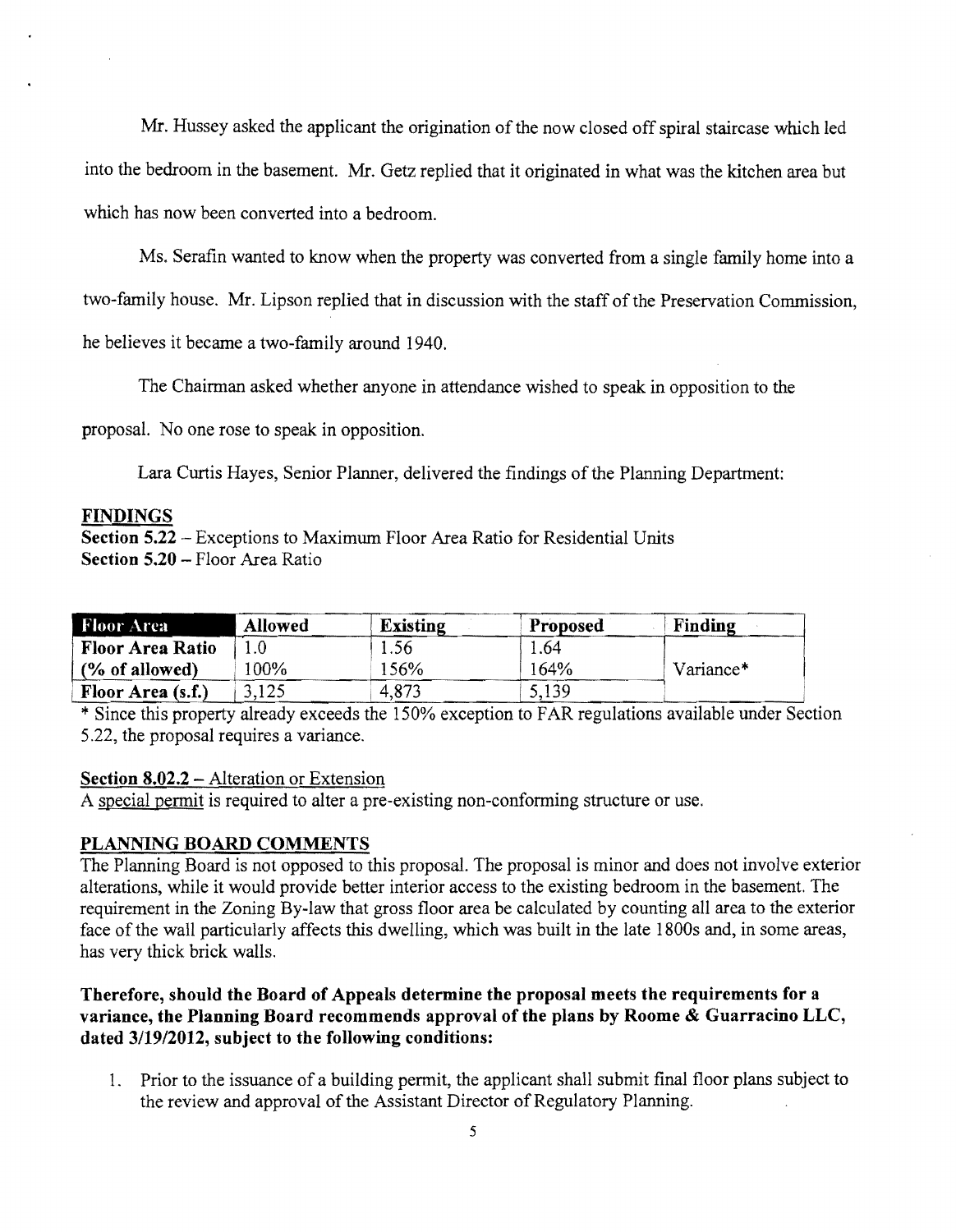2. Prior to the issuance of a building permit, the applicant shall submit to the Building Commissioner for review and approval for conformance to the Board of Appeals decision: 1) a final site plan stamped and signed by a registered engineer or land surveyor; and 2) evidence that the Board of Appeals decision has been recorded at the Registry of Deeds.

Dan Bennett, Building Commissioner, delivered the comments of the Building Department. He stated that the Building Department does not oppose the application. The Building Department believes that the proposed plan provides a safer and easier access to the bedroom area. He added that there is no exterior evidence of the renovation because it is entirely interior.

Mr. Hussey wanted to know if there is any access currently out of the basement. The Building Commissioner noted that there is a door to the outside that opens into an existing new stairway leading down from the exterior grade to the basement floor which is marked on the plan as "CII".

The Board next deliberated the merits of the proposed plan. Mr. Hussey pointed out that the unusual narrowness ofthe lot and the coverage on that lot by the structure is a condition that only exist for this property and the other four attached properties in the group and would not generally affect properties in the rest of the zoning district. He expressed his view that the existing bedroom was isolated and that it was a hardship not to have a bathroom that was accessible to the bedroom rather than having to go upstairs to the first floor. He also stated that the hardship goes to the pattern of living which the proposal addresses. Ms. Serafin agreed that the proposal met the requirements for the granting of a variance as it provided a safer and more useable access to and from the area leading to the bedroom. The Chairman agreed with much of what the other Members had expressed. He agreed that the unique conditions affecting the property, although similar to the conditions exiting for the adjoining row houses, do not generally affect the zoning district. The Chairman stated that the hardship in this case was the inefficient use of existing space that resulted from the particular type of construction of the property in a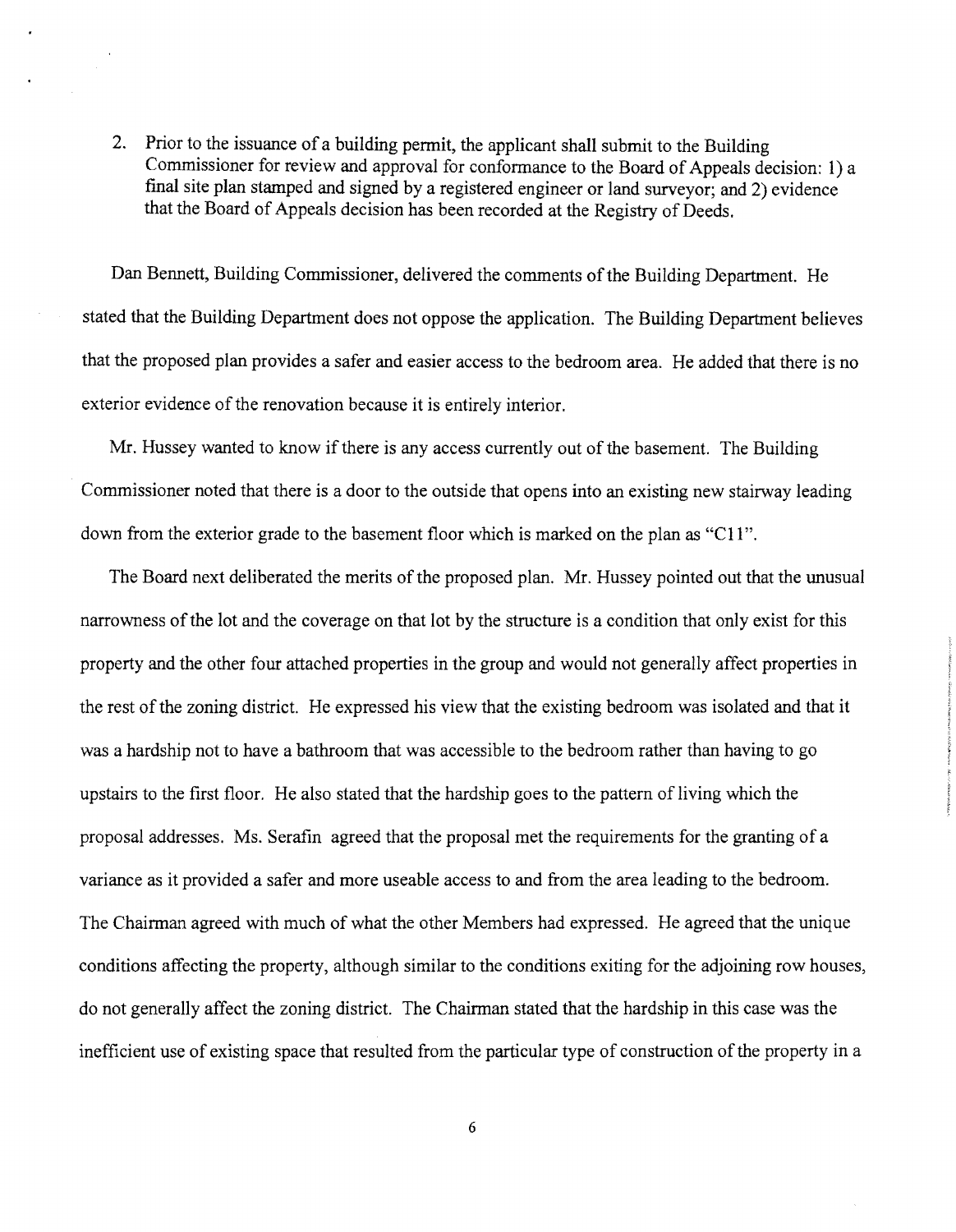bygone era. He concluded that the application warrants a flnding of hardship and the issuance of a variance.

The Board, having deliberated on this matter and having considered the foregoing testimony, concludes that it is desirable to grant all the relief required by a variance and special permits as requested by the petitioner and that the petitioner has satisfled the requirements necessary for relief under Sections 5.22 and 8.02.2 of the Zoning By-Law. The Board finds that a special permit is warranted based upon the following specific findings pursuant to Section 9.05 of the Zoning By-Law:

- a. The specific site is an appropriate location for such a use, structure, or condition.
- b. The use as developed will not adversely affect the neighborhood.
- c. There will be no nuisance or serious hazard to vehicles or pedestrians.
- d. Adequate and appropriate facilities will be provided for the proper operation of the proposed use.
- e. The development as proposed will not have a significant adverse effect on the supply of

housing available for low and moderate income people.

Accordingly, the Board voted unanimously to grant the requested relief subject to the following conditions:

- 1. Prior to the issuance of a building permit, the applicant shall submit final floor plans subject to the review and approval of the Assistant Director of Regulatory Planning.
- 2. Prior to the issuance of a building permit, the applicant shall submit to the Building Commissioner for review and approval for conformance to the Board of Appeals decision: (1) a final site plan stamped and signed by a registered engineer or land surveyor; and (2) evidence that the Board of Appeals decision has been recorded at the Registry of Deeds.

Unanimous Decision of the Board of Appeals

Filing Date: August 28, 2012

Jésse Geller, Chairman